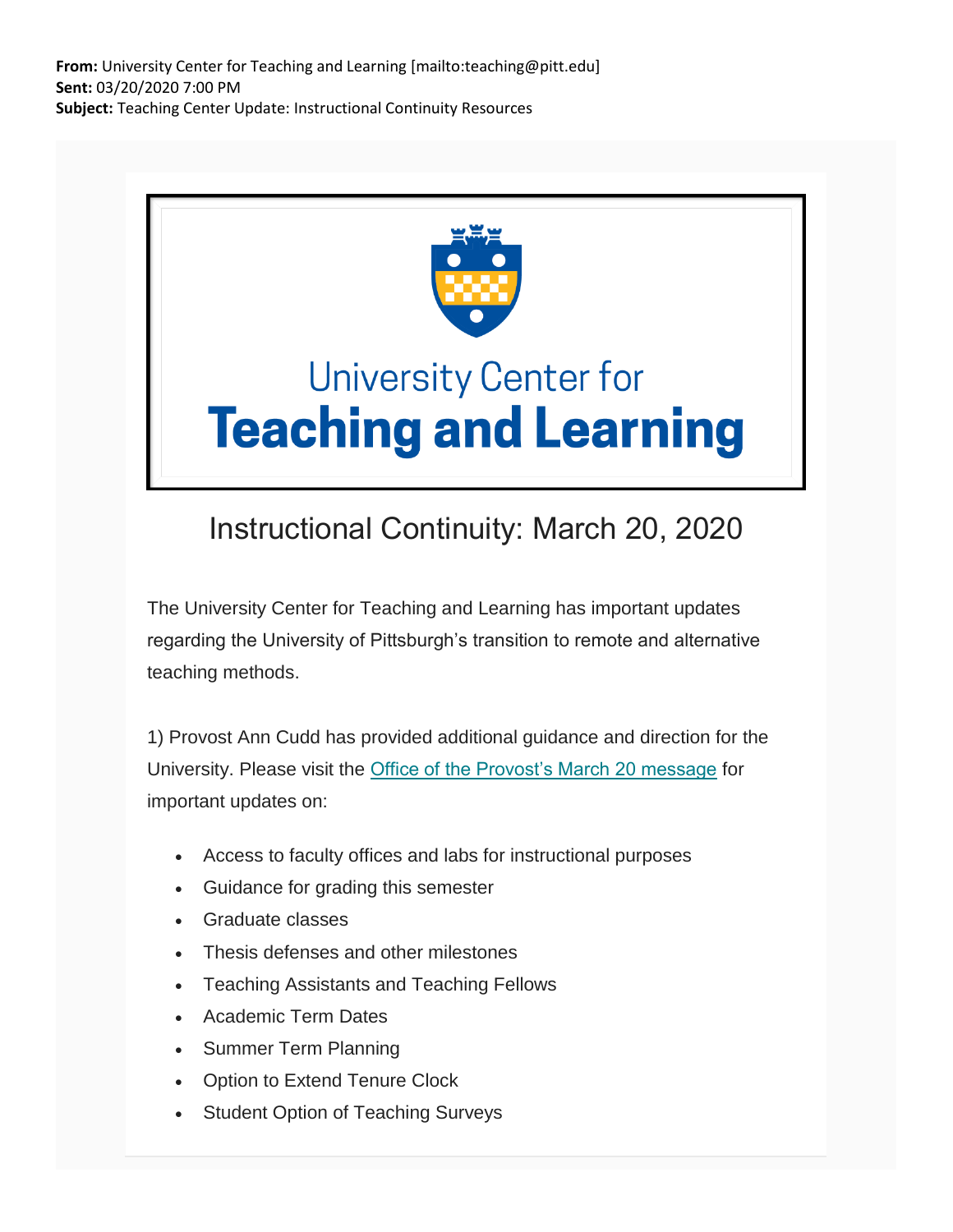Available resources for teaching remotely

2) We have revamped the [Technology Tools section](https://nam05.safelinks.protection.outlook.com/?url=https%3A%2F%2Fpitt.us11.list-manage.com%2Ftrack%2Fclick%3Fu%3D7ffe6d64cc382ff1672f20448%26id%3Db7059ae26e%26e%3Dde6041e250&data=02%7C01%7Cjoeg%40pitt.edu%7Cc899b9cee06a4810340608d7cd23d34a%7C9ef9f489e0a04eeb87cc3a526112fd0d%7C1%7C0%7C637203426062311743&sdata=ylJ60wAM2A2n3%2F%2BM5%2FDtKdS9g3d6OuwOiByt5F0mCSg%3D&reserved=0) of our website based on the types of faculty inquiries we have received over the past week. Visit this newly organized section for help on delivering courses synchronously or asynchronously, best practices for quality and accessibility (including captioning), and additional lists of Canvas and enterprise resources.

3) Recorded virtual workshops and remote office hours from the week of March 16 are now available for viewing. Please note that captioning is in progress. You can [view the recorded virtual workshops](https://nam05.safelinks.protection.outlook.com/?url=https%3A%2F%2Fpitt.us11.list-manage.com%2Ftrack%2Fclick%3Fu%3D7ffe6d64cc382ff1672f20448%26id%3D3e0cde5b7e%26e%3Dde6041e250&data=02%7C01%7Cjoeg%40pitt.edu%7Cc899b9cee06a4810340608d7cd23d34a%7C9ef9f489e0a04eeb87cc3a526112fd0d%7C1%7C0%7C637203426062321736&sdata=vFKLq%2BMil4KRVFzaQBzkiMkCaPvYfQUF1YFKR4KWs34%3D&reserved=0) online. We are finalizing details for additional virtual workshops and remote offices hours for the week of March 23 and will announce the schedule once confirmed.

4) The Teaching Center encourages you to [keep lines of communication](https://nam05.safelinks.protection.outlook.com/?url=https%3A%2F%2Fpitt.us11.list-manage.com%2Ftrack%2Fclick%3Fu%3D7ffe6d64cc382ff1672f20448%26id%3D60cdf81ac7%26e%3Dde6041e250&data=02%7C01%7Cjoeg%40pitt.edu%7Cc899b9cee06a4810340608d7cd23d34a%7C9ef9f489e0a04eeb87cc3a526112fd0d%7C1%7C0%7C637203426062321736&sdata=C64O0Q7fUi78QjO3MsSm0n7n6wTyP8anKDQ7NsdO7a0%3D&reserved=0) open with your students. As we approach the first day of class, students may be feeling anxious or nervous about the University's transition to remote and alternative learning. Communicate early and often remind your class that that these are unprecedented times for *everyone.* Our staff has created a list of [communication tips](https://nam05.safelinks.protection.outlook.com/?url=https%3A%2F%2Fpitt.us11.list-manage.com%2Ftrack%2Fclick%3Fu%3D7ffe6d64cc382ff1672f20448%26id%3D865ffcaa4c%26e%3Dde6041e250&data=02%7C01%7Cjoeg%40pitt.edu%7Cc899b9cee06a4810340608d7cd23d34a%7C9ef9f489e0a04eeb87cc3a526112fd0d%7C1%7C0%7C637203426062331732&sdata=axaDzeokCUL5x0uwCxX23%2FaQllZ3mBdNLevoIVdOeP0%3D&reserved=0) for showing compassion, inclusion, and structure for when class resumes on March 23.

5) Pitt Information Technology has introduced new webpages for additional and expanded resources to assist with the transition to remote learning.

- [Virtual Lab:](https://nam05.safelinks.protection.outlook.com/?url=https%3A%2F%2Fpitt.us11.list-manage.com%2Ftrack%2Fclick%3Fu%3D7ffe6d64cc382ff1672f20448%26id%3D851b28c6c9%26e%3Dde6041e250&data=02%7C01%7Cjoeg%40pitt.edu%7Cc899b9cee06a4810340608d7cd23d34a%7C9ef9f489e0a04eeb87cc3a526112fd0d%7C1%7C0%7C637203426062331732&sdata=mL5TTJqgwj%2FsZxr5yHUj8QfFw3pf4iqki4E0y9IQqAw%3D&reserved=0) The Pitt IT Virtual Lab enables you to access much of the same lab software and resources that you use while sitting in a Pitt IT Computing Lab on campus.
- [IT Resources to Support Remote Work:](https://nam05.safelinks.protection.outlook.com/?url=https%3A%2F%2Fpitt.us11.list-manage.com%2Ftrack%2Fclick%3Fu%3D7ffe6d64cc382ff1672f20448%26id%3D717c865c0f%26e%3Dde6041e250&data=02%7C01%7Cjoeg%40pitt.edu%7Cc899b9cee06a4810340608d7cd23d34a%7C9ef9f489e0a04eeb87cc3a526112fd0d%7C1%7C0%7C637203426062341725&sdata=yi6Ya8sSM9kr5A2VHd6o2z5isR4luNA%2FlVbWZrdlJW8%3D&reserved=0) You can leverage Pitt IT resources to work productively from any location.
- [Important Message Regarding Zoom:](https://nam05.safelinks.protection.outlook.com/?url=https%3A%2F%2Fpitt.us11.list-manage.com%2Ftrack%2Fclick%3Fu%3D7ffe6d64cc382ff1672f20448%26id%3D3322b9becc%26e%3Dde6041e250&data=02%7C01%7Cjoeg%40pitt.edu%7Cc899b9cee06a4810340608d7cd23d34a%7C9ef9f489e0a04eeb87cc3a526112fd0d%7C1%7C0%7C637203426062341725&sdata=8Zo9FeWymSL2kMVhbtCbdFpRup%2F%2BVxNl1GoGU4uWZhk%3D&reserved=0) Faculty with pre-existing and/or personal Zoom licenses have expressed interest in switching to the University enterprise Zoom account. Visit Pitt IT's Zoom page for more